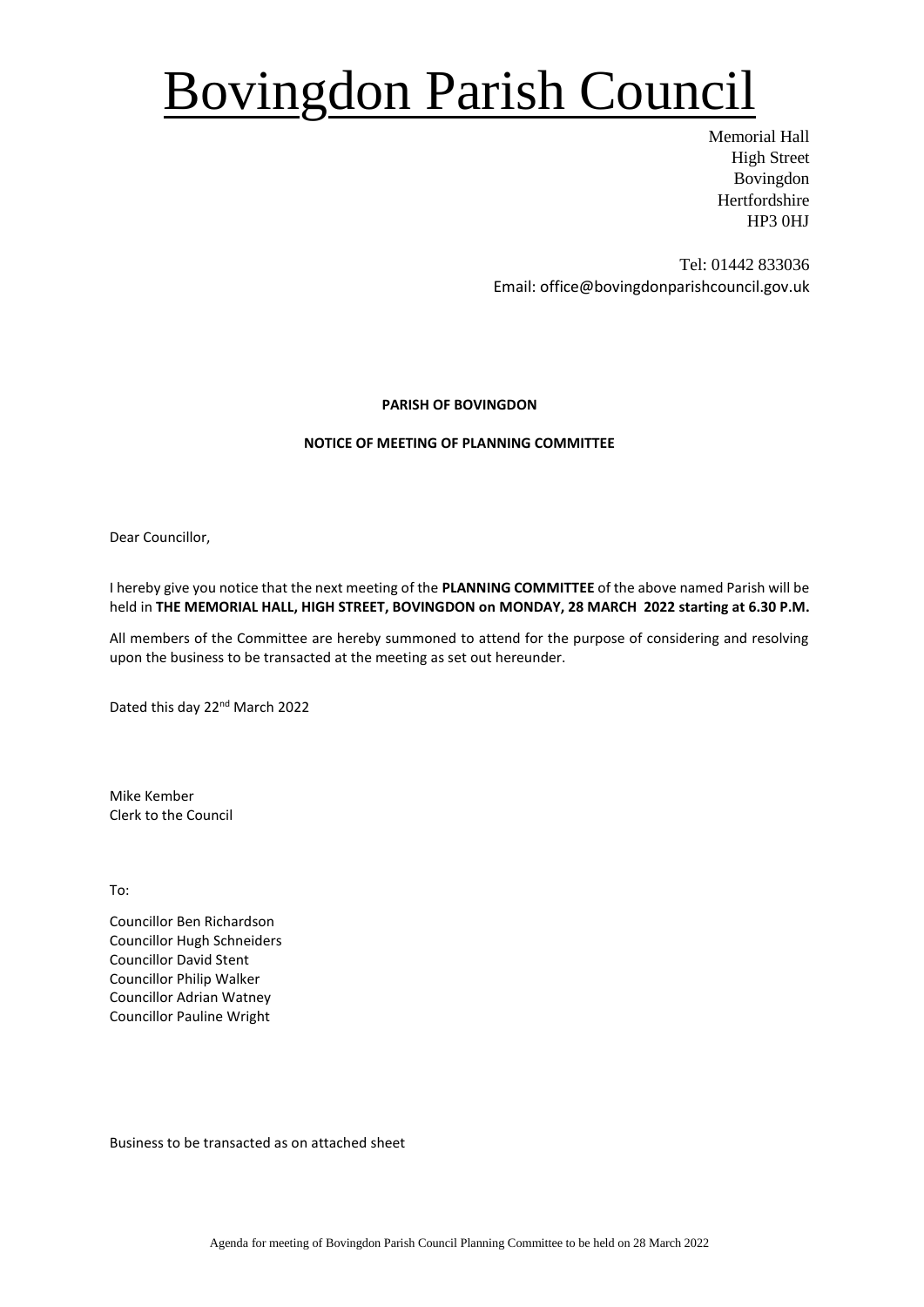# Bovingdon Parish Council

Memorial Hall High Street Bovingdon **Hertfordshire** HP3 0HJ

Tel: 01442 833036 Email: office@bovingdonparishcouncil.gov.uk

#### **TO ALL MEMBERS OF THE PLANNING COMMITTEE**

You are hereby summoned to the Meeting of the Planning Committee to be held in The Memorial Hall, High Street, Bovingdon on Monday, 28 March 2022 starting at 6.30 p.m. to transact the business set out in the attached agenda:

#### **AGENDA**

- 1. Apologies for Absence Councillor David Stent
- 2. Declaration of Interests linked to any of the items
- 3. Minutes of the Planning Committee meeting held on 7 March 2022
- 4. Matters arising from the Minutes of the Planning Committee meeting held on 7 March 2022
- 5. To consider the Parish Council's response to the following Planning Applications:
	- 5.1 22/00894/FHA Ashridge, 88 Green Lane Replacement single storey rear conservatory
	- 5.2 22/00782/FUL Runways Farm, Upper Bourne End Lane Change of use of land for the assembling and disassembling of a trial tower used for training purposes
	- 5.3 22/00779/RES Nursery Kenwood Farm, Flaunden Lane Submission of reserved matters (Landscaping) attached to Planning Permission 21/01092/OUT - (Removal of existing Poly Tunnels/ Green Houses; Removal of Coffee Shop, Gift Shop. Construction of 2 Detached Eco Homes, on the existing hard standing.)
	- 5.4 22/00695/OUT Pastures, Vicarage Lane Demolition of existing property. Construction of 5 x 4 bedroom detached homes
	- 5.5 22/00554/FUL 6 Hyde Meadows Demolition of side extension and garage. Proposed new 3 bed dwelling
	- 5.6 22/00637/LDP Bovingdon Grange, Bovingdon Green First floor side extension to house domestic access lift to first floor
	- 5.7 22/00578/FUL Shothanger House, Box Lane Construction of a new dwelling, including a new vehicle access, demolition of existing outbuildings and cessation of existing vehicle repair and sales business
	- 5.8 22/00364/FHA 3 Arden Close Single storey front and rear extension and loft conversion
	- 5.9 22/00553/FHA 6 Hyde Meadows Proposed single storey front and rear extensions
- 6. To note the outcome of planning applications considered by Dacorum Borough Council:
	- 6.1 22/00267/DRC 45 46 Chesham Road Details as required by conditions 3 (external materials, 4 (hard and soft landscaping, 5 (highways works) 11 (charging points) and 18 (biodiversity mitigation) attached to planning permission 21/01483/FUL (Demolition of existing bungalows, construction of 8 semi-detached houses and associated access, parking and landscaping.) - GRANTED (BPC No Comment)
	- 6.2 22/00314/FHA 6 Pembridge Close Single storey rear extension GRANTED (BPC Support))
	- 6.3 21/04111/LDE The Stables, Rose Farm, Water Lane Existing use as a 2 bed residential property REFUSED (BPC Object)
	- 6.4 22/00764/NMA Garages Opp. Flats 1 & 2, Buttercup House, 33 High Street Non material amendment to planning permission 20/01941/FUL - (Demolition of existing lock-up garages and construction of new garages with a one bed dwelling above.) - GRANTED